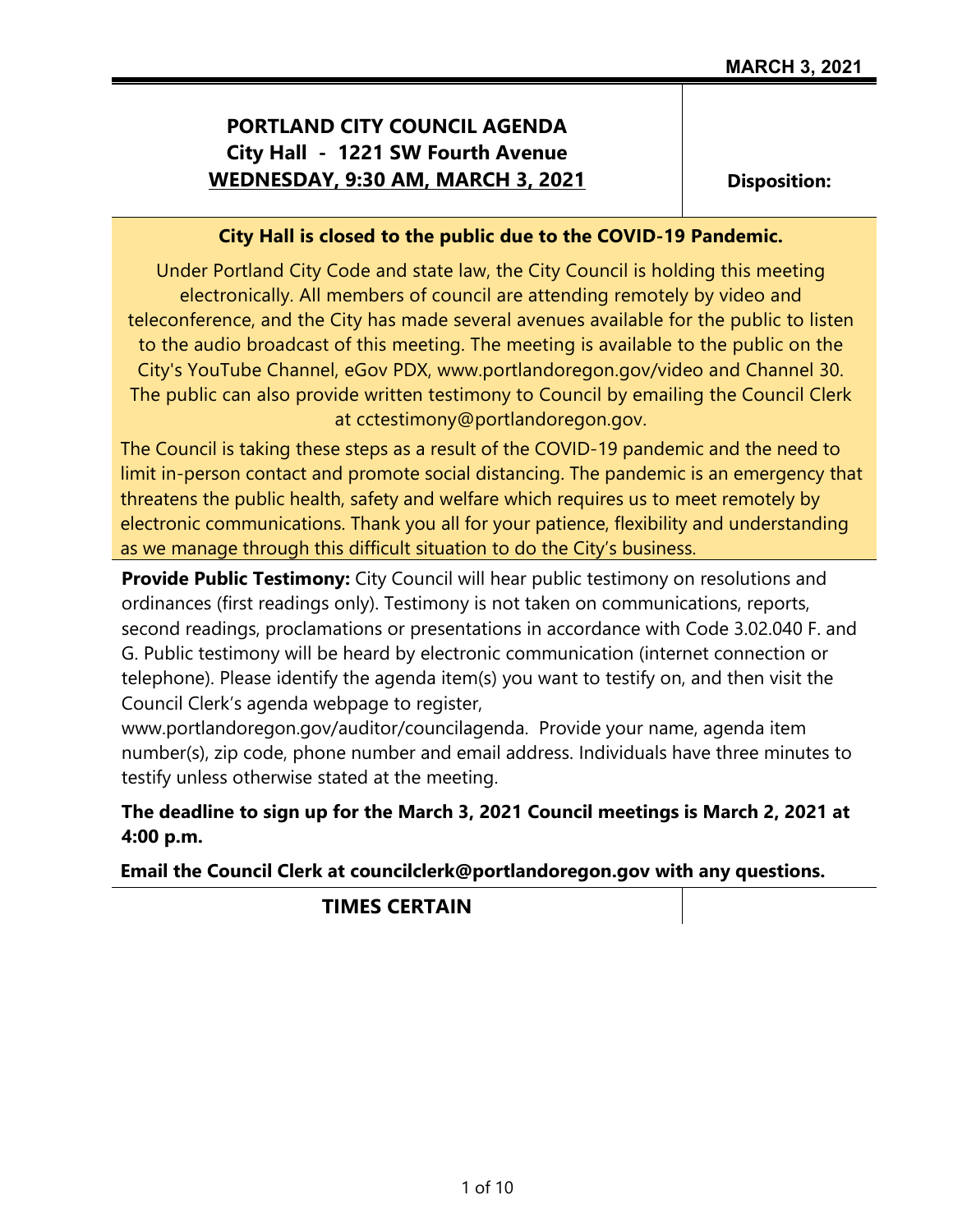| 120 | TIME CERTAIN: 9:45 AM - Complete periodic sunset review<br>of the Tourism Improvement District two percent license fee<br>as required by City Code Section 6.05.130 (Resolution<br>introduced by Mayor Wheeler and Commissioner Mapps) 20<br>minutes requested for items 120-121 | This ordinance<br>continues the Tourism<br><b>Improvement District</b><br>(TID) 2% license fee<br>which is used to<br>promote Portland as a<br>travel destination.<br>Stays at hotels and<br>short rentals generate<br><b>Transient Lodging</b><br>Taxes (TLT), 5% of<br>which go directly to<br>the General Fund.                                                                                                                                                                                              |
|-----|----------------------------------------------------------------------------------------------------------------------------------------------------------------------------------------------------------------------------------------------------------------------------------|-----------------------------------------------------------------------------------------------------------------------------------------------------------------------------------------------------------------------------------------------------------------------------------------------------------------------------------------------------------------------------------------------------------------------------------------------------------------------------------------------------------------|
| 121 | Amend Portland Tourism Improvement District to add<br>Tourism and Hospitality Recovery Surcharge and revise the<br>periodic sunset review requirement (Ordinance introduced<br>by Mayor Wheeler and Commissioner Mapps; amend Code<br>Chapter 6.05)                              | A direct estimate of the<br>addition TLT revenues<br>generated by this<br>surcharge is not<br>provided given the<br>factors that can affect<br>the recovery. There are<br>minor costs to the<br>Revenue Division to<br>implement these code<br>changes, including<br>updating forms and<br>software programing.<br>However, these<br>changes are being<br>implemented<br>to minimize those<br>costs and the expenses<br>are within the<br>Division's current<br>budget so no<br>budget changes are<br>required. |
| 122 | <b>TIME CERTAIN: 10:05 AM - Proclaim March 2021 to be</b><br>Women's History Month (Proclamation introduced by Mayor<br>Wheeler) 20 minutes requested                                                                                                                            | No fiscal impact.                                                                                                                                                                                                                                                                                                                                                                                                                                                                                               |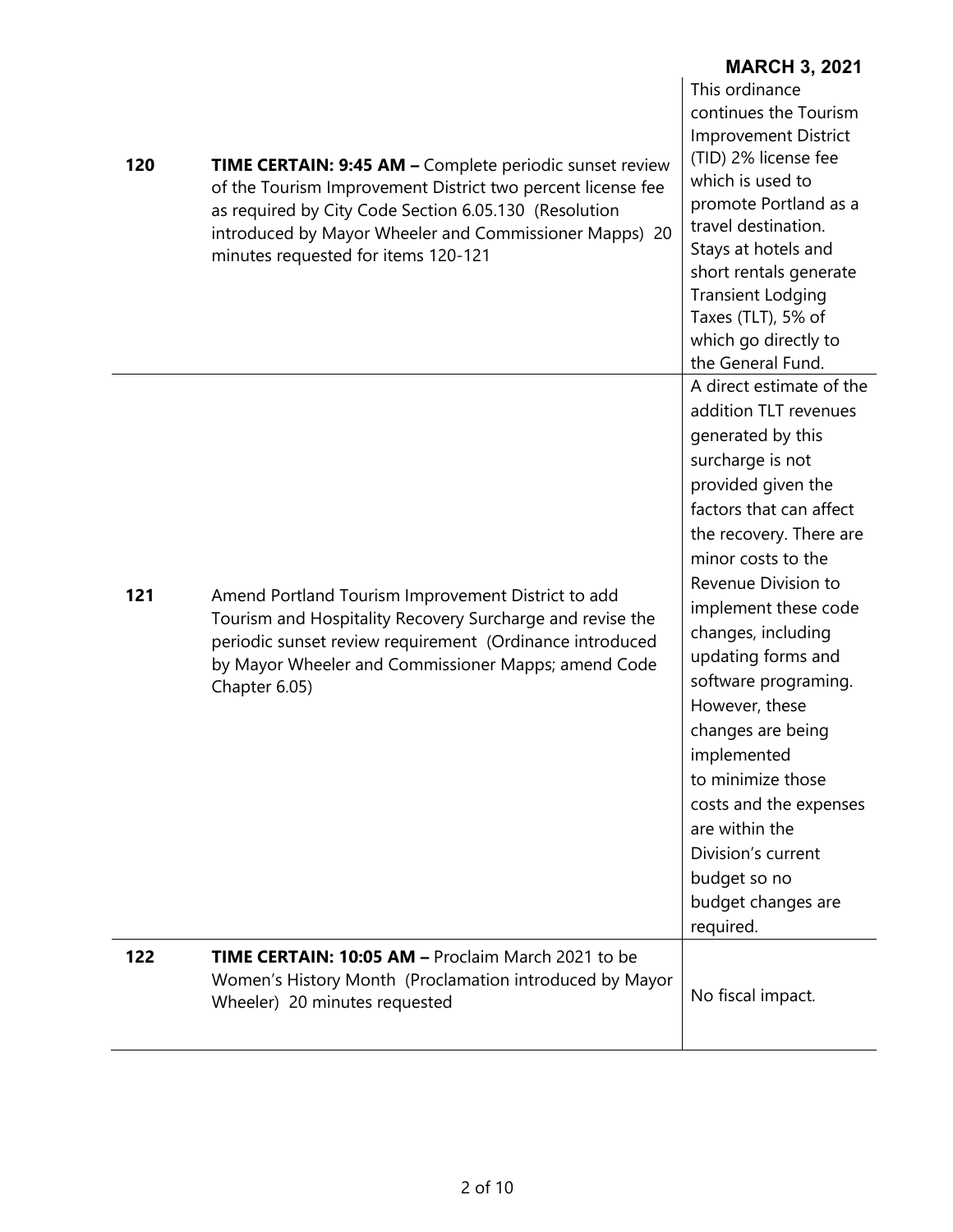| 123 | <b>TIME CERTAIN: 10:25 AM - Appeal by Walter Weyler</b><br>representing the Downtown Neighborhood Association<br>against the Design Commission's decision to approve a<br>ground level remodel of a 23-story mixed use building at<br>1000 SW Broadway, which is in the Downtown Sub-District of<br>the Central City Plan District (Previous Agenda 93; Findings<br>introduced by Commissioner Ryan; LU 20-176578 DZ) 10<br>minutes requested | This is not a legislative<br>action. There are no<br>ongoing costs to the<br>City associated with<br>this quasi-judicial land<br>use review. City staff<br>costs to conduct Land<br>Use Reviews and<br>process appeals are<br>qenerally fee-<br>supported; in this case<br>the appeal fee was<br>waived because the<br>appellant is a<br>"recognized<br>organization" as<br>defined by City code.                                                                             |
|-----|-----------------------------------------------------------------------------------------------------------------------------------------------------------------------------------------------------------------------------------------------------------------------------------------------------------------------------------------------------------------------------------------------------------------------------------------------|-------------------------------------------------------------------------------------------------------------------------------------------------------------------------------------------------------------------------------------------------------------------------------------------------------------------------------------------------------------------------------------------------------------------------------------------------------------------------------|
| 124 | <b>TIME CERTAIN: 10:35 AM - Assess benefited property for</b><br>street and mast arm traffic signal improvements from NW<br>9th Ave to north of NW 19th Ave in the NW Front Ave -<br>Naito Pkwy Local Improvement District (Hearing introduced<br>by Commissioner Hardesty; Ordinance; C-10056) 15 minutes<br>requested                                                                                                                       | The total cost of the<br>project is \$3,240,882.<br>The property owner's<br>share for this project is<br>\$1,077,743.46.<br>Additional funding<br>includes \$1.5 million in<br><b>General Transportation</b><br>Revenues (GTR) in<br>paving preservation<br>funds, \$403,842 in<br><b>Transportation System</b><br>Development Charge<br>(TSDC) funding added<br>after formation of the<br>Local Improvement<br>District (LID), and<br>\$204,337.23 for<br>overhead<br>costs. |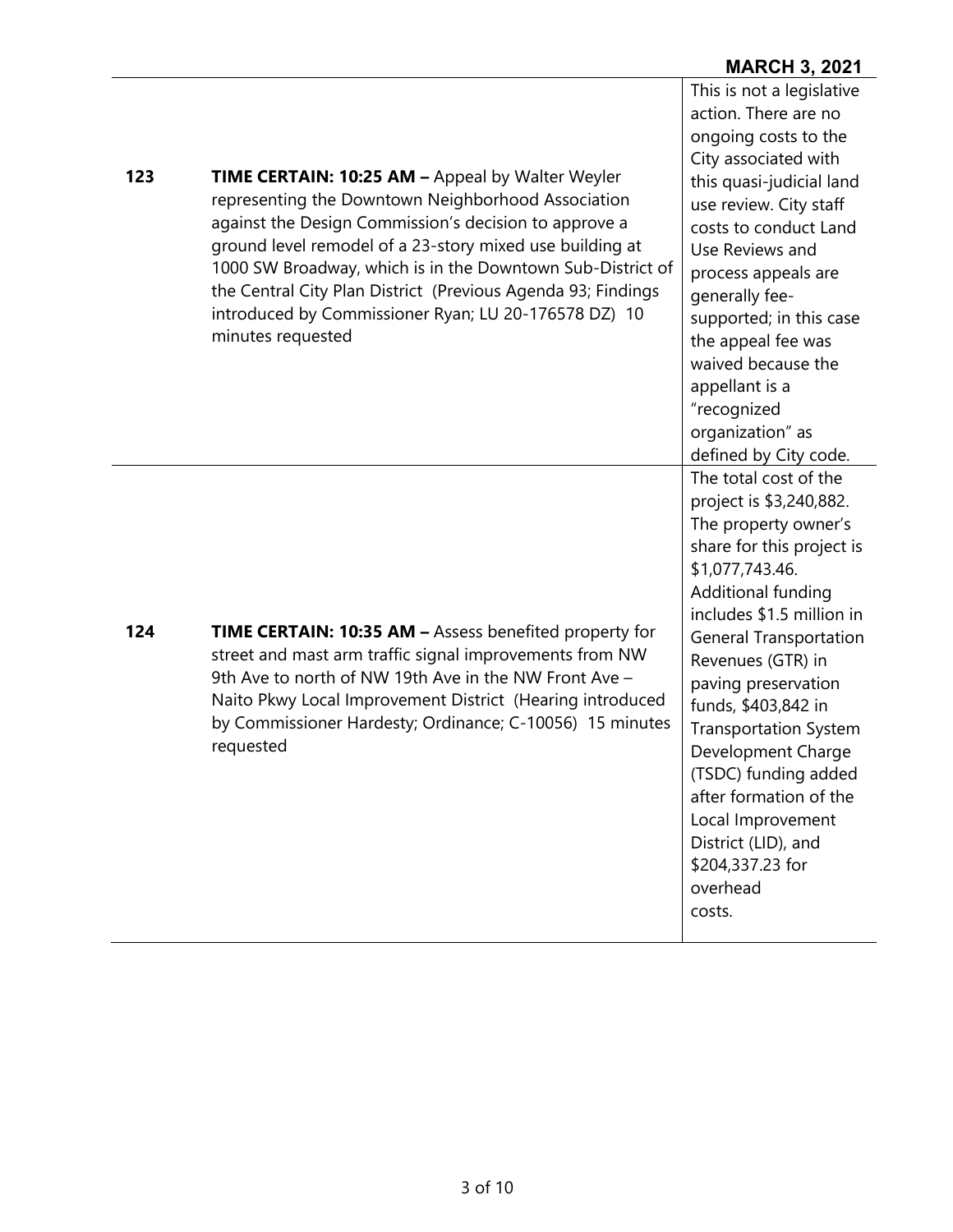H

|      | <b>CONSENT AGENDA – NO DISCUSSION</b>                                                                                                                                                                                                                                                                                           |                                                                                                                                                                                                                                                                           |
|------|---------------------------------------------------------------------------------------------------------------------------------------------------------------------------------------------------------------------------------------------------------------------------------------------------------------------------------|---------------------------------------------------------------------------------------------------------------------------------------------------------------------------------------------------------------------------------------------------------------------------|
|      | <b>Mayor Ted Wheeler</b>                                                                                                                                                                                                                                                                                                        |                                                                                                                                                                                                                                                                           |
| *125 | <b>Office of Management and Finance</b><br>Authorize grant agreement with CareOregon, Inc. in amount<br>not to exceed \$70,000 for development of the Behavioral<br>Health Emergency Coordination Network to help individuals<br>experiencing a behavioral health crisis (Ordinance)                                            | Authorized as a part of<br>the FY 2020-21 Fall<br>BMP, the \$70,000 grant<br>is funded by General<br>Fund one-time<br>resources, and is<br>included in the Mayor's<br>Office's budget.                                                                                    |
|      | <b>Commissioner Jo Ann Hardesty</b>                                                                                                                                                                                                                                                                                             |                                                                                                                                                                                                                                                                           |
|      | <b>Bureau of Transportation</b>                                                                                                                                                                                                                                                                                                 |                                                                                                                                                                                                                                                                           |
| *126 | Authorize a contract with the lowest responsible bidder for<br>the Outer Halsey Safety Project (Ordinance)                                                                                                                                                                                                                      | The total project cost is<br>\$3,071,000, funded<br>through General Funds<br>and<br><b>Transportation System</b><br>Development Charges<br>(TSDCs). Costs for this<br>project are<br>included in PBOT's FY<br>20-21 and FY 21-22<br>budget and five-year<br>CIP forecast. |
| 127  | Amend Public Improvement Definitions to restore<br>Responsible Engineer and amend incorrect citations within<br>Public Improvement Definitions, Local Improvement District<br>procedure and Property Owner Responsibility for Streets<br>(Second Reading Agenda 111; amend Code Sections<br>17.04.010, 17.08.010 and 17.42.040) | There are no financial<br>impacts associated<br>with the update to the<br>code text.                                                                                                                                                                                      |
|      | Fire & Police Disability & Retirement                                                                                                                                                                                                                                                                                           |                                                                                                                                                                                                                                                                           |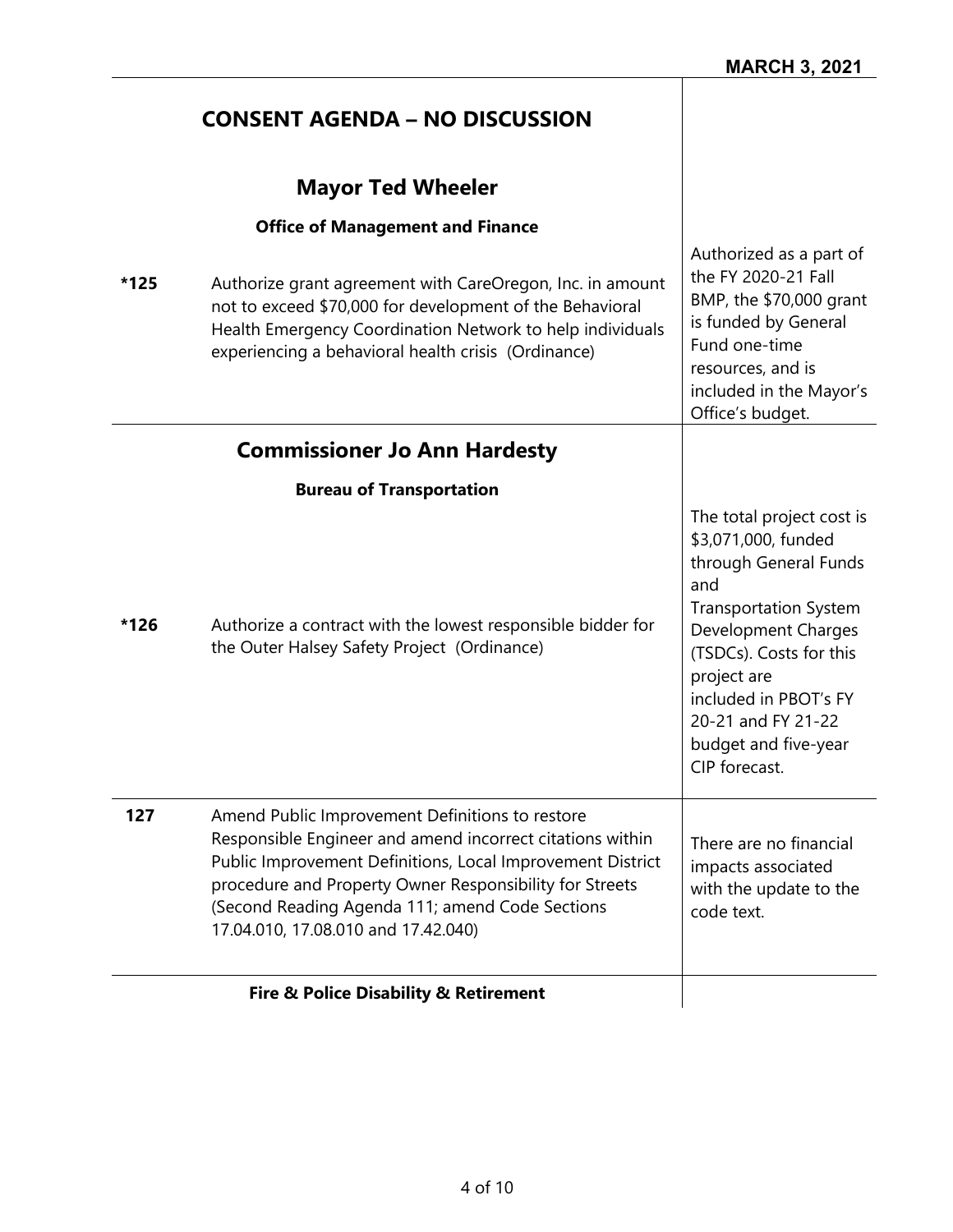| *128   | Amend contract with Milliman, Inc. to extend contract by two<br>years and increase contract amount by \$40,000 for amount<br>not to exceed \$615,000 (Ordinance; amend Contract No.<br>30003232) | <b>MARCH 3, 2021</b><br>There is no financial<br>impact to this<br>amendment. The<br>bureau's budget<br>includes this as a<br>planned annual<br>expense.                                                                                                                                                                                                                                                                                                                                                                                                           |
|--------|--------------------------------------------------------------------------------------------------------------------------------------------------------------------------------------------------|--------------------------------------------------------------------------------------------------------------------------------------------------------------------------------------------------------------------------------------------------------------------------------------------------------------------------------------------------------------------------------------------------------------------------------------------------------------------------------------------------------------------------------------------------------------------|
|        | <b>REGULAR AGENDA</b>                                                                                                                                                                            |                                                                                                                                                                                                                                                                                                                                                                                                                                                                                                                                                                    |
|        | <b>Mayor Ted Wheeler</b>                                                                                                                                                                         |                                                                                                                                                                                                                                                                                                                                                                                                                                                                                                                                                                    |
| 129    | Designate the first Monday in March as COVID-19 Memorial<br>Day (Proclamation) 25 minutes requested                                                                                              | No fiscal impact.                                                                                                                                                                                                                                                                                                                                                                                                                                                                                                                                                  |
|        | <b>Office of Management and Finance</b>                                                                                                                                                          |                                                                                                                                                                                                                                                                                                                                                                                                                                                                                                                                                                    |
| 130    | Appoint Robert Taylor as City Attorney effective February 22,<br>2021 (Resolution) 15 minutes requested                                                                                          | No fiscal impact.                                                                                                                                                                                                                                                                                                                                                                                                                                                                                                                                                  |
| $*131$ | Authorize a contract with Astound Broadband LLC, Inc. in the<br>amount of \$11 million to provide fiber optic network services<br>(Ordinance) 20 minutes requested                               | For \$11 million, the<br>City will be purchasing<br>a ten-year fixed rate<br>lease for dark fiber, not<br>subject to increases in<br>the Consumer Price<br>Index, with the asset<br>still belonging to the<br>vendor. The fiber<br>transition project's FY<br>2021-22 budget of<br>\$2.5 million is funded<br>by technology reserves<br>in BTS's Technology<br>Services Fund.<br>Although other local<br>governments' financial<br>contributions to the<br>project make up<br>almost half of the<br>contract's amount, the<br>contract is solely with<br>the City. |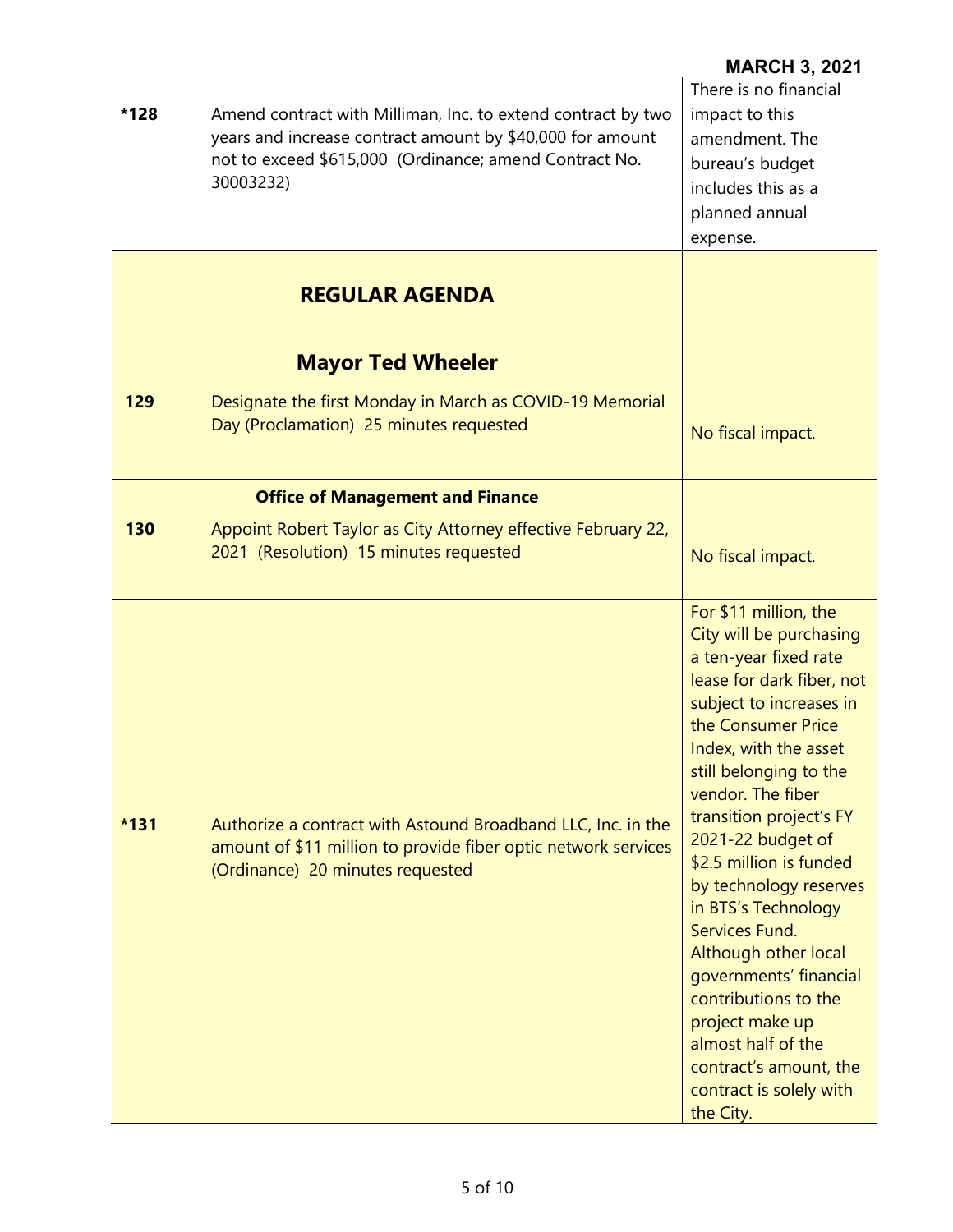|        | <b>Commissioner Carmen Rubio</b>                                                                                                                                                                                                                                                                      |                                                                                                                                                                                                                                                                                                                                                                                                |
|--------|-------------------------------------------------------------------------------------------------------------------------------------------------------------------------------------------------------------------------------------------------------------------------------------------------------|------------------------------------------------------------------------------------------------------------------------------------------------------------------------------------------------------------------------------------------------------------------------------------------------------------------------------------------------------------------------------------------------|
|        | <b>Parks &amp; Recreation</b>                                                                                                                                                                                                                                                                         |                                                                                                                                                                                                                                                                                                                                                                                                |
| $*132$ | Amend Interim Management Agreement with Pioneer<br>Courthouse Square, Inc. to extend the term of the agreement<br>and increase amount by \$570,000 (Ordinance; amend<br>Contract No. 30006698) 10 minutes requested                                                                                   | No fiscal impact. This<br>contract is budgeted in<br>the Parks Budget and<br>the augmented<br>contract total of<br>\$110,131 received<br>funding as part of the<br><b>FY 2020-21 Fall BMP</b><br>(\$22,185 for Protest<br>Damages and \$87,946<br>for COVID restroom<br>services). The bureau<br>has built next year's<br>cost obligation into<br>their FY 2021-22<br><b>Requested Budget.</b> |
|        | <b>Commissioner Jo Ann Hardesty</b>                                                                                                                                                                                                                                                                   |                                                                                                                                                                                                                                                                                                                                                                                                |
|        | <b>Bureau of Transportation</b>                                                                                                                                                                                                                                                                       |                                                                                                                                                                                                                                                                                                                                                                                                |
| $*133$ | Authorize the Bureau of Transportation to acquire certain<br>permanent and temporary rights necessary for construction<br>of the NE 60th Avenue and NE Halsey Street Area<br>Improvements project, through the exercise of the City's<br>Eminent Domain Authority (Ordinance) 10 minutes<br>requested | There are no financial<br>impacts associated<br>with the update to the<br>code text.                                                                                                                                                                                                                                                                                                           |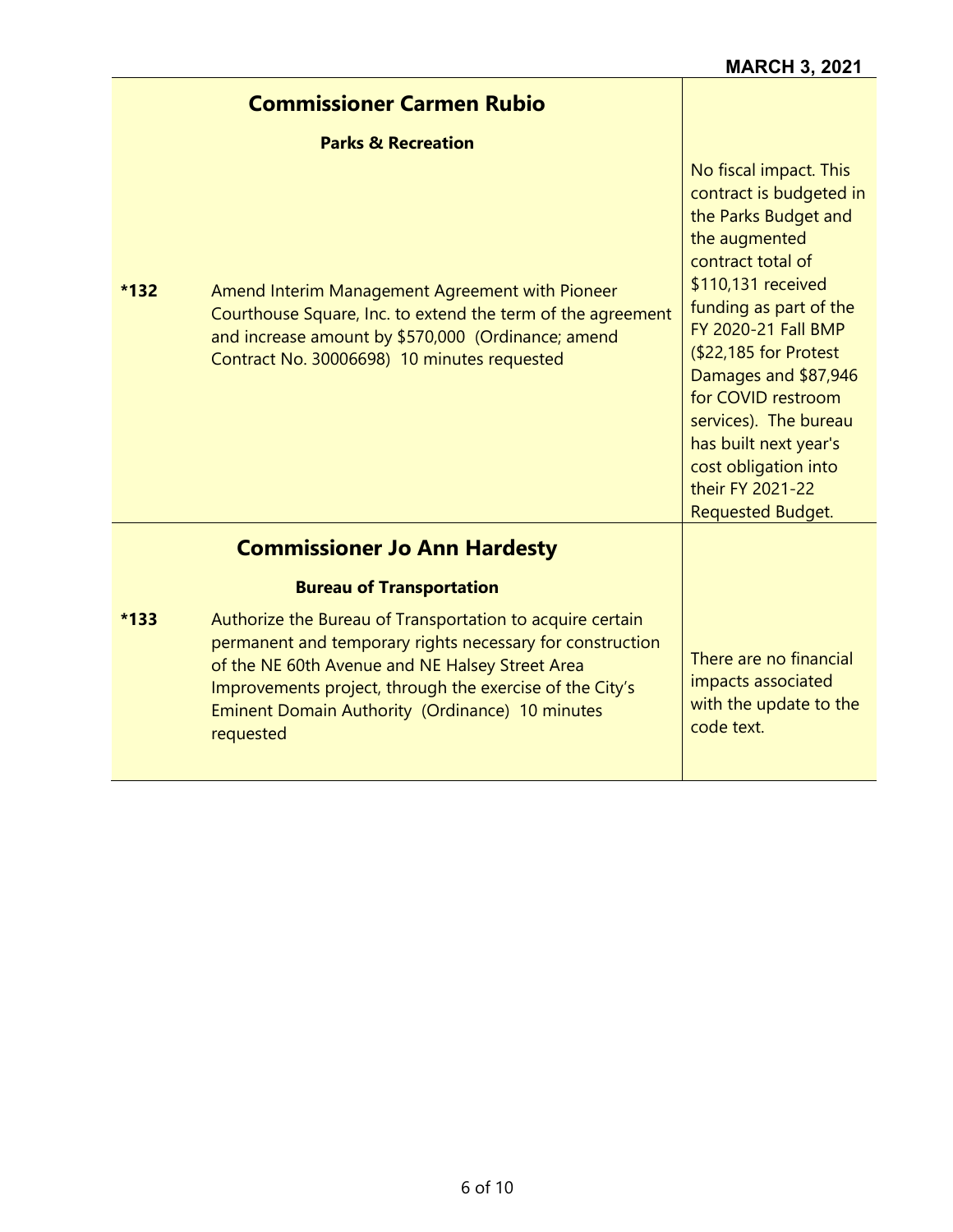| $*134$ | Authorize the Bureau of Transportation to acquire certain<br>temporary rights necessary for construction of the North<br>Lombard Street: St Louis-Richmond Roadway Improvement<br>project, through the exercise of the City's Eminent Domain<br>Authority (Ordinance) 10 minutes requested                                               | <b>Property values</b><br>associated with the<br>property acquisitions<br>have not yet been<br>quantified<br>since negotiations are<br>not completed;<br>however, an estimate<br>for the right of way<br>phase has<br>been budgeted in the<br>Transportation<br><b>Operating Fund. The</b><br>level of confidence for<br>the<br>estimate is moderate.<br>Funds are included in<br>the FY 2021-22<br><b>Requested Budget.</b> |
|--------|------------------------------------------------------------------------------------------------------------------------------------------------------------------------------------------------------------------------------------------------------------------------------------------------------------------------------------------|------------------------------------------------------------------------------------------------------------------------------------------------------------------------------------------------------------------------------------------------------------------------------------------------------------------------------------------------------------------------------------------------------------------------------|
|        | <b>Office of Community and Civic Life</b>                                                                                                                                                                                                                                                                                                |                                                                                                                                                                                                                                                                                                                                                                                                                              |
| 135    | Authorize the addition of two coordinator positions in the<br>Office of Community and Civic Life and authorize a grant<br>agreement with a nonprofit organization to provide liability<br>insurance coverage for neighborhood associations and<br>place-based community groups in Southwest Portland<br>(Ordinance) 30 minutes requested | See below.                                                                                                                                                                                                                                                                                                                                                                                                                   |
|        | <u>WEDNESDAY, 2:00 PM, MARCH 3, 2021</u>                                                                                                                                                                                                                                                                                                 |                                                                                                                                                                                                                                                                                                                                                                                                                              |
|        |                                                                                                                                                                                                                                                                                                                                          |                                                                                                                                                                                                                                                                                                                                                                                                                              |
| 136    | TIME CERTAIN: 2:00 PM - Amend the Comprehensive Plan<br>Map and the Zoning Map to implement the Expanding<br>Opportunities for Affordable Housing - Package B<br>(Ordinance introduced by Commissioner Rubio) 2 hours<br>requested                                                                                                       | See below.                                                                                                                                                                                                                                                                                                                                                                                                                   |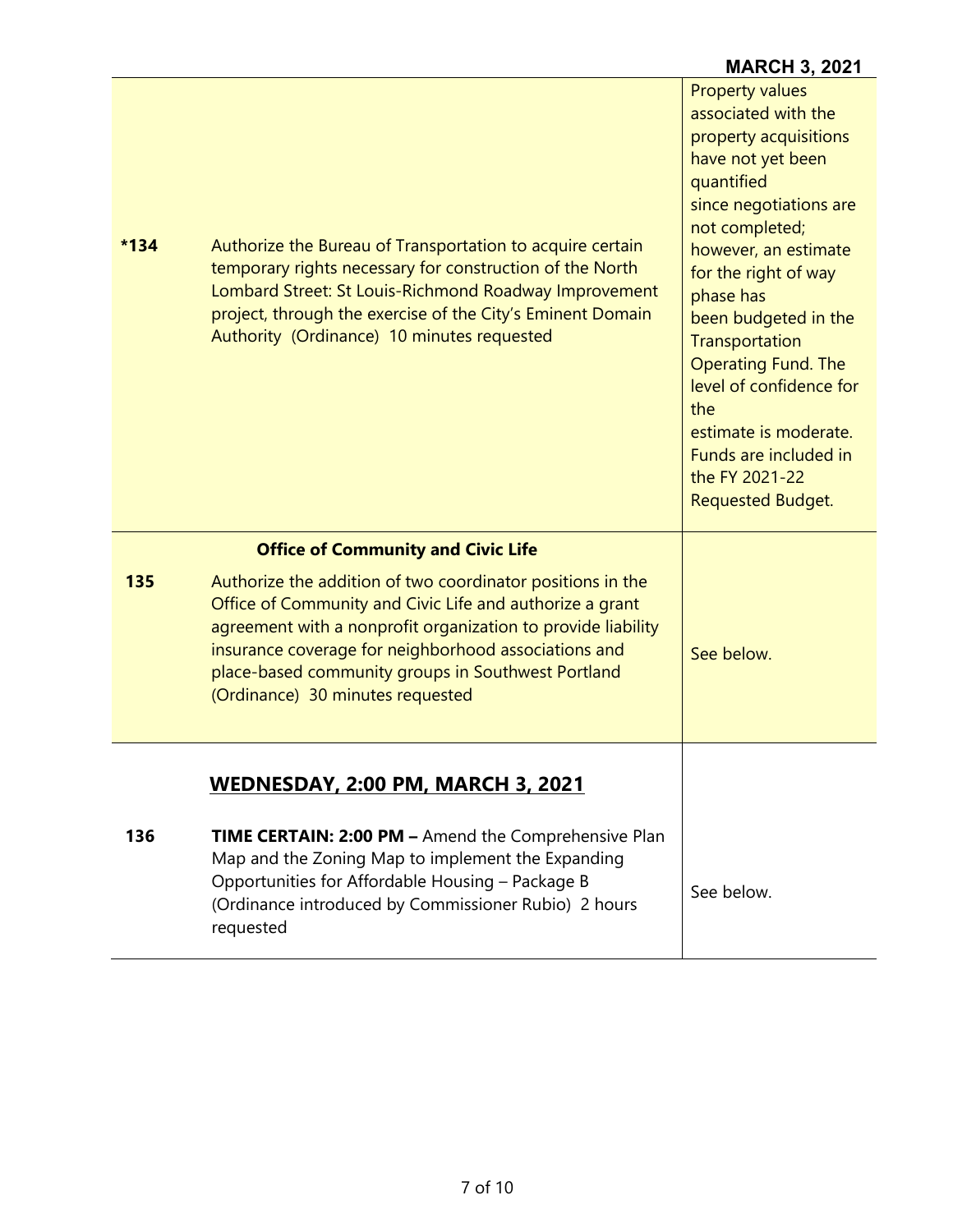This ordinance

temporarily suspends, for the duration of the

# **REGULAR AGENDA**

| $*137$ | Waive Portland Zoning Code requirements for the ground<br>floor/first floor of buildings located in the Design Overlay<br>Zone for the installation of lighting and security gates on<br>exterior facades during COVID-19 emergency (Ordinance<br>introduced by Mayor Wheeler and Commissioner Ryan;<br>waive Code Chapter 33.420) 30 minutes requested | ior the duration of the<br>COVID-19 declaration<br>of emergency, the<br>requirement that<br>installations of lighting<br>and security gates go<br>through a Design<br>Review prior to moving<br>forward. Permitting<br>and inspection<br>requirements would<br>still apply. Although<br>this ordinance may<br>slightly reduce<br>workload by reducing<br>the number of Design<br>Reviews, BDS does not<br>anticipate significant<br>financial impacts of this<br>ordinance. |
|--------|---------------------------------------------------------------------------------------------------------------------------------------------------------------------------------------------------------------------------------------------------------------------------------------------------------------------------------------------------------|-----------------------------------------------------------------------------------------------------------------------------------------------------------------------------------------------------------------------------------------------------------------------------------------------------------------------------------------------------------------------------------------------------------------------------------------------------------------------------|
|        | <b>Commissioner Mingus Mapps</b>                                                                                                                                                                                                                                                                                                                        |                                                                                                                                                                                                                                                                                                                                                                                                                                                                             |
|        | <b>Bureau of Environmental Services</b>                                                                                                                                                                                                                                                                                                                 |                                                                                                                                                                                                                                                                                                                                                                                                                                                                             |
| *138   | Authorize the Bureau of Environmental Services to acquire<br>certain permanent and temporary property rights necessary<br>for construction of the NW Aspen Combined Sewer<br>Extension Project No. E10953, through the exercise of the<br>City's Eminent Domain Authority (Ordinance) 10 minutes<br>requested                                           | BES's level of<br>confidence in the cost<br>estimates for the<br>project is high. Funds<br>to cover the expenses<br>of acquiring easements<br>are available in the<br>bureau's FY 2020-21<br>budget in the Sewer<br><b>System Operating</b><br>Fund.                                                                                                                                                                                                                        |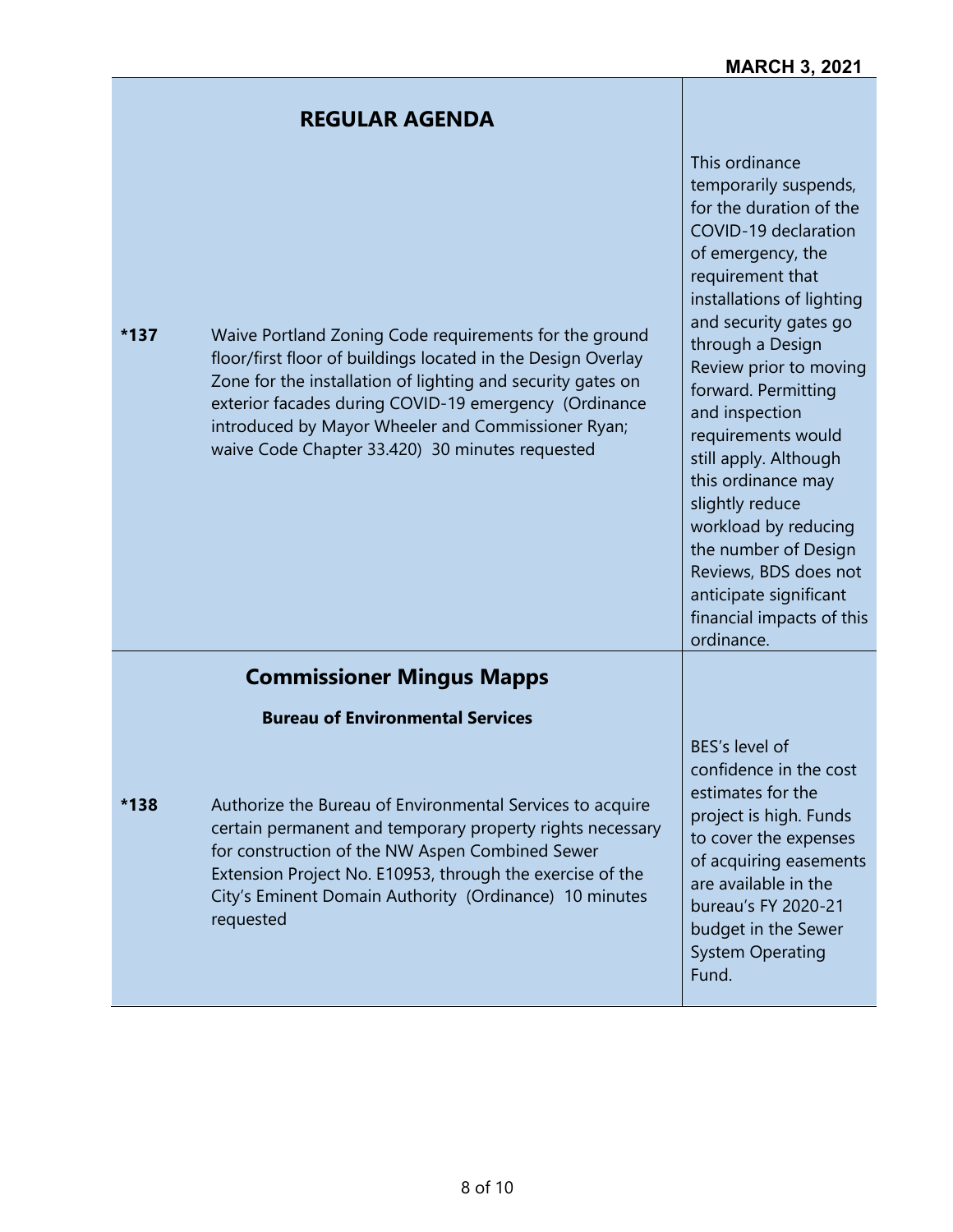| 139 | Authorize a contract with Cherry Road Technologies Inc. for<br>Infor Public Sector licenses and software for an amount not<br>to exceed \$4,060,000 over a five-year period (Second<br>Reading Agenda 113) | The level of confidence<br>in the estimated cost<br>of \$4,060,000 is<br>optimal. Funding is<br>available in the Sewer<br><b>System Operating</b><br><b>Fund's and Water</b><br><b>Fund's FY 20-21</b><br>Adopted Budget, as<br>well as those funds' FY<br>21-22 Requested<br>Budgets. |
|-----|------------------------------------------------------------------------------------------------------------------------------------------------------------------------------------------------------------|----------------------------------------------------------------------------------------------------------------------------------------------------------------------------------------------------------------------------------------------------------------------------------------|
|     | <b>Water Bureau</b>                                                                                                                                                                                        |                                                                                                                                                                                                                                                                                        |
| 140 | Authorize the purchase of 2.00 acres of real property at<br>35227 SE Carpenter Lane in the amount of \$875,000 to be<br>used for the Bull Run Filtration Project (Ordinance) 10<br>minutes requested       | No fiscal impact, this<br>cost is in the bureau's<br>budget for this CIP<br>project.                                                                                                                                                                                                   |

**135** Authorize the addition of two coordinator positions in the Office of Community and Civic Life and authorize a grant agreement with a nonprofit organization to provide liability insurance coverage for neighborhood associations and place-based community groups in Southwest Portland

#### CBO Analysis:

When Council authorized Civic Life to make grant agreements for FY 2020-21 with the nonprofit District Coalition Offices (DCOs) on July 9, 2020, Council held funding intended for Southwest Neighborhoods, Inc. (SWNI) for future consideration pending the results of a forensic audit. The results of that audit led Civic Life to reconsider its funding relationship with SWNI, and this ordinance would transition City support for neighborhoods in Southwest Portland to a City-staffed DCO model, which is currently the model for North Portland and East Portland.

This ordinance creates two new full-time, permanent FTE and authorizes Civic Life to enter into a grant agreement with a nonprofit partner to provide liability insurance coverage for neighborhood associations. Civic Life had \$297,000 allocated in its FY 2020-21 budget for support of SW Portland neighborhood groups; of this, \$69,000 covered the cost of the financial audit of SWNI, but sufficient funds remain to cover the cost of two positions for the remainder of this fiscal year. Civic Life has included 5% reductions to DCO funding as part of its constraint package for the FY 2021- 22 requested budget, making future-year ongoing funding closer to \$282,000. Although exact costs will remain somewhat uncertain until the positions are filled, North Portland Neighborhood Services (NPNS), another City-staffed DCO which has 2.38 authorized FTE, has a FY 2021-22 requested budget of \$287,635. Future-year resources available in Civic Life's base budget would put this new City-staffed DCO at a relatively comparable funding level to NPNS.

This ordinance creates new authorized positions outside of a budget process. Human Resources Administrative Rule 7.10 allows for Council to add new Authorized Unfunded positions by